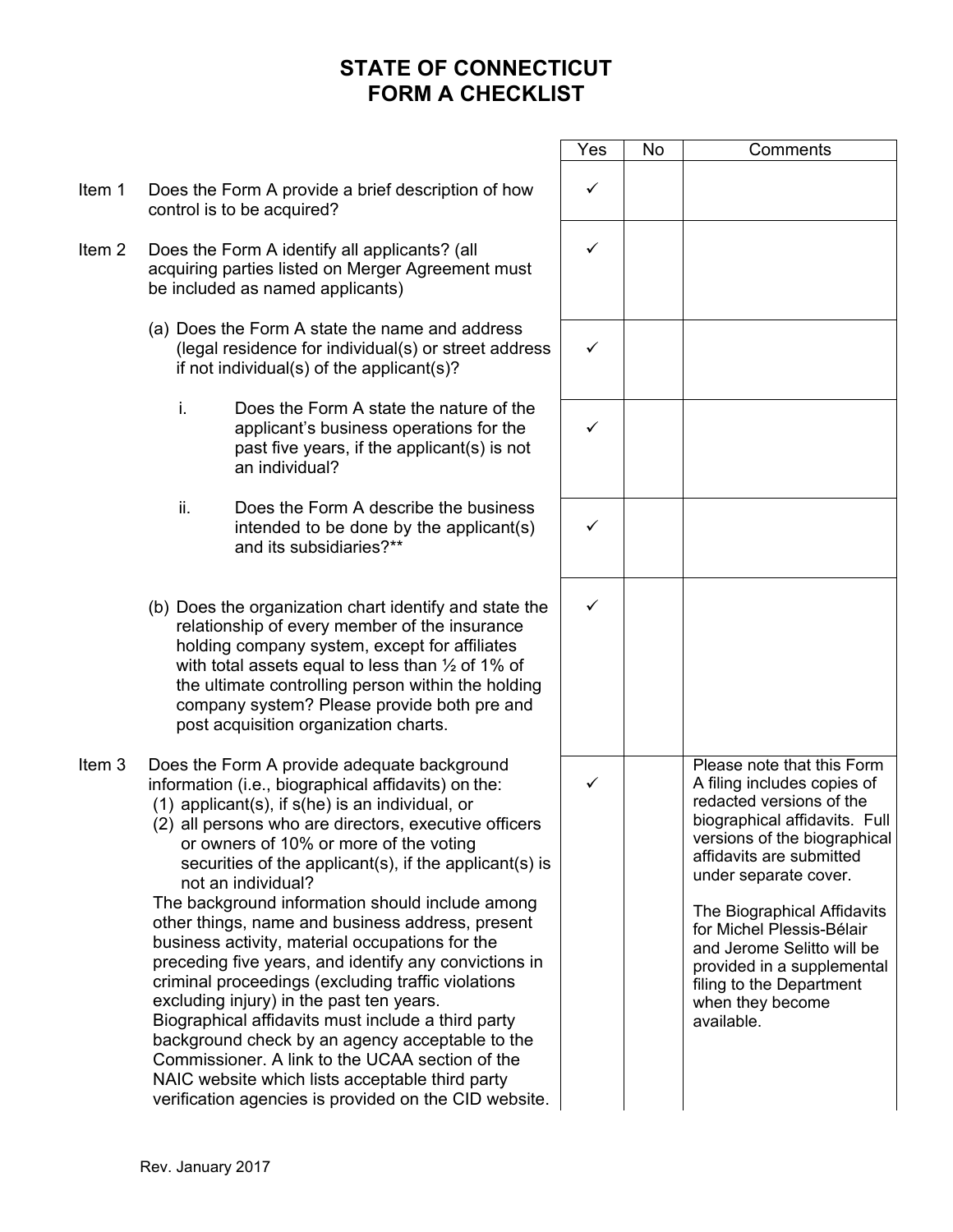The Department requires 2 copies of the third party background verification reports (1 copy for use in the public copy of the Application with personal information (SSN; Home Address) redacted. The applicant must request the redacted version from the third party verification firm to be submitted with the original verification report to the Department.) The Insurance Department does not require credit reports to be submitted with the application; however, we reserve the right to request them at a later date \*

- Item 4 a) Does the Form A describe the nature, source and amount of funds or other consideration (e.g., pledge of stock, other contributions, etc.) used or to be used in effecting the merger or acquisition of control?
	- b) If amounts will be borrowed, does the Form A describe the relationship between the borrower, and include copies of all agreements, promissory notes and security arrangements relating thereto?

Although not specifically required under Item 4, if amounts will be borrowed, the Form A should state the sources of funds to be used to service the debt.

- (c) If the applicant(s) issues or assumes debt obligations or is required to fulfill other future obligations as a result of the purchase or through existing agreements, are the holding company's cash flow projections included in the Form A filing?
- Item 5 (a) Does the Form A describe any plans or proposals which the applicant(s) may have to declare an extraordinary dividend, to liquidate the insurer, to enter into material agreements (including affiliated agreements), to sell the insurer's assets or to merge the insurer with any person or persons or to make any other material change in the insurer's business operations or corporate structure or management?

| $\overline{\mathsf{Yes}}$ | No | Comments                                                                                                                                                                                                                                                                                                                              |
|---------------------------|----|---------------------------------------------------------------------------------------------------------------------------------------------------------------------------------------------------------------------------------------------------------------------------------------------------------------------------------------|
|                           |    | The background verification<br>reports are not contained in<br>the binders but will be<br>provided directly to the<br>Department by Owens<br>OnLine.                                                                                                                                                                                  |
|                           |    |                                                                                                                                                                                                                                                                                                                                       |
|                           |    | The Form A includes a<br>description of the anticipated<br>debt financings, including<br>documentation with respect<br>to the public debt financing.<br>The Applicants will provide<br>the Department with any<br>relevant updates regarding<br>the anticipated short-term<br>financings as such<br>information becomes<br>available. |
|                           |    | See response to Item 4(b).                                                                                                                                                                                                                                                                                                            |
|                           |    |                                                                                                                                                                                                                                                                                                                                       |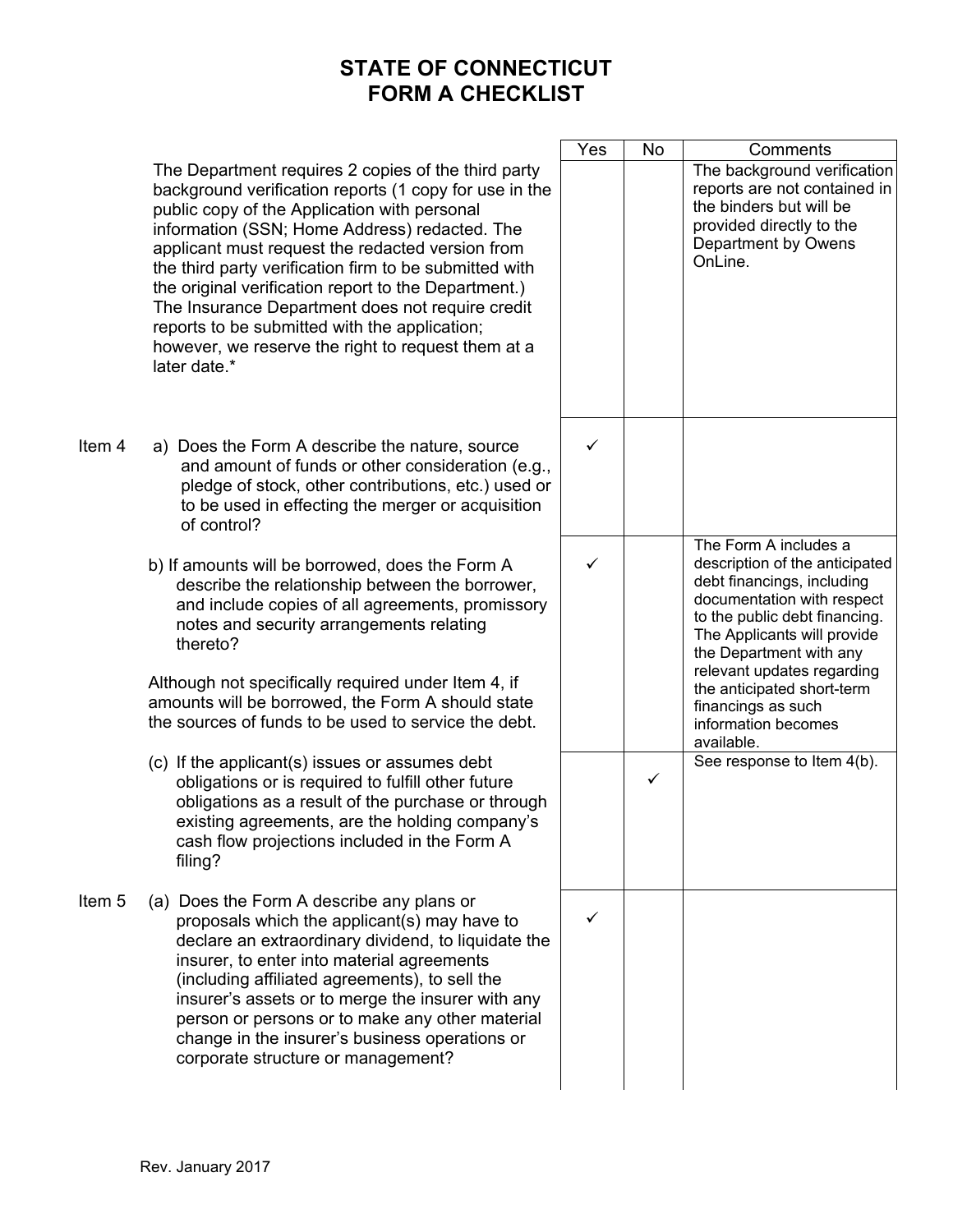|            |                                                                                                                                                                                                                                                                                                                                                                                                                                                                                           | Yes          | No | Comments |
|------------|-------------------------------------------------------------------------------------------------------------------------------------------------------------------------------------------------------------------------------------------------------------------------------------------------------------------------------------------------------------------------------------------------------------------------------------------------------------------------------------------|--------------|----|----------|
| Item 6     | Does the Form A state the number of each class of<br>shares of the insurer's voting securities which the<br>applicant(s), its affiliates and any person(s) listed in<br>Item 3 plan to acquire, and the terms of the offer,<br>request, invitation, agreement or acquisition, and a<br>statement as to the method by which<br>the fairness of the proposal was arrived at?                                                                                                                | $\checkmark$ |    |          |
| Item 7     | Does the Form A state the amount of each class of<br>any voting security of the insurer which is beneficially<br>owned or concerning which there is a right to acquire<br>beneficial ownership by the applicant(s), its affiliates<br>or any person(s) listed in Item 3?                                                                                                                                                                                                                  | $\checkmark$ |    |          |
| Item 8     | Does the Form A give a full description of any<br>contracts, arrangements or understandings with<br>respect to any voting security of the insurer which<br>the applicant(s), its affiliates or any person(s) listed<br>in Item 3 is involved, including but<br>not limited to<br>transfer of any of the securities, joint ventures, loan<br>or options agreements, puts or calls, guarantees of<br>loans, guarantees against loss or profits, or the<br>giving or withholding of proxies? | ✓            |    |          |
|            | (Note: The description shall identify the persons with<br>whom the contracts, arrangements or<br>understandings have been entered into).                                                                                                                                                                                                                                                                                                                                                  |              |    |          |
| Item 9     | Does the form A describe any purchases of any<br>voting securities of the insurer by the applicant(s), its<br>affiliates or any person(s) listed in Item 3 during the<br>12 calendar months preceding the filing of the Form<br>$A$ ?                                                                                                                                                                                                                                                     | ✓            |    |          |
|            | (Note: The description shall include the dates of<br>purchase, the names of the purchasers, the<br>consideration paid or agreed to be paid therefore,<br>and whether any shares so purchased are<br>hypothecated).                                                                                                                                                                                                                                                                        |              |    |          |
| Item<br>10 | Does the Form A described any recommendations to<br>purchase any voting securities of the insurer made<br>by the applicant(s), its affiliates or any person(s)<br>listed in Item 3, or by anyone based upon interviews<br>or the suggestion of the applicant(s), its affiliates or<br>any person(s) listed in Item 3 during the 12 calendar<br>months preceding the filing of the Form A?                                                                                                 | ✓            |    |          |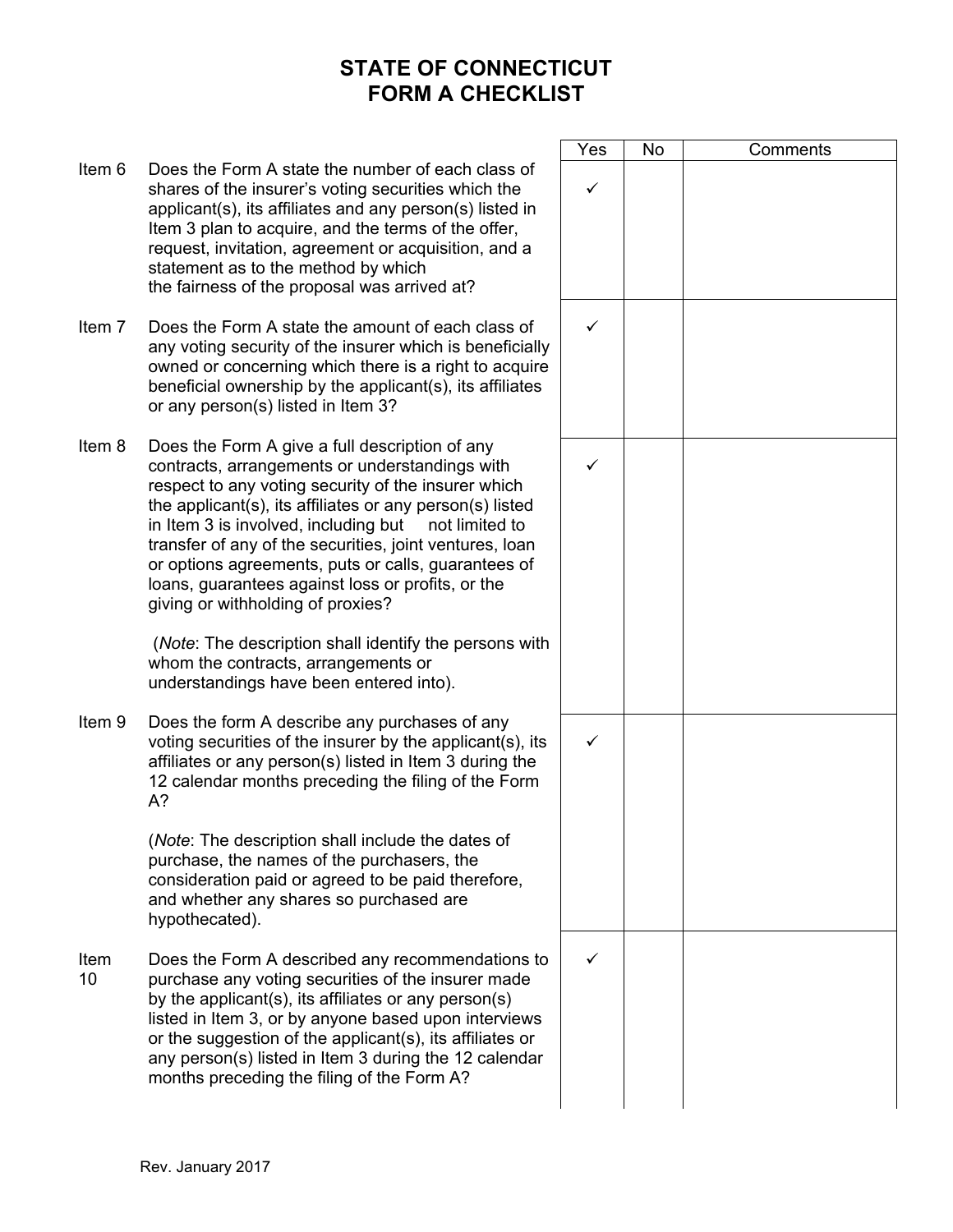|            |                                                                                                                                                                                                                                                                                                             |                                                                                                                                                                                                                                                                                                                                                                                                                                                                                                                                                                                      | Yes            | No | Comments                                                                                                                                                                                                                                                                                                                                                                                                                                                        |
|------------|-------------------------------------------------------------------------------------------------------------------------------------------------------------------------------------------------------------------------------------------------------------------------------------------------------------|--------------------------------------------------------------------------------------------------------------------------------------------------------------------------------------------------------------------------------------------------------------------------------------------------------------------------------------------------------------------------------------------------------------------------------------------------------------------------------------------------------------------------------------------------------------------------------------|----------------|----|-----------------------------------------------------------------------------------------------------------------------------------------------------------------------------------------------------------------------------------------------------------------------------------------------------------------------------------------------------------------------------------------------------------------------------------------------------------------|
| Item<br>11 | Does the Form A describe the terms of any<br>agreement, contract or understanding made with any<br>broker-dealer as to solicitation of voting securities of<br>the insurer for tender and the amount of any fees,<br>commissions or other compensation to be paid to<br>broker-dealers with regard thereto? |                                                                                                                                                                                                                                                                                                                                                                                                                                                                                                                                                                                      | ✓              |    |                                                                                                                                                                                                                                                                                                                                                                                                                                                                 |
| Item<br>12 | (a)                                                                                                                                                                                                                                                                                                         | Include a list of the financial statements and<br>exhibits attached to the filing?                                                                                                                                                                                                                                                                                                                                                                                                                                                                                                   | ✓              |    |                                                                                                                                                                                                                                                                                                                                                                                                                                                                 |
|            | (b)<br>business.)                                                                                                                                                                                                                                                                                           | i. Does the Form A include the annual<br>audited financial statements of the<br>persons identified in Item 2 for the<br>preceding 5 fiscal years and similar<br>information covering the period from<br>the end of such person's last fiscal year<br>if the information is available?<br>(Note: the financial statements may be filed on an<br>individual or, unless the Commissioner otherwise<br>requires, on a consolidated basis if consolidated<br>statements are prepared in the usual course of                                                                               | See<br>comment |    | Certain Applicants either<br>do not have audited<br>financial statements or<br>such statements include<br>confidential and<br>proprietary information.<br>Such Applicants are<br>instead submitting<br>unaudited financial<br>statements, as well as an<br>attestation statement<br>from an authorized<br>officer for such unaudited<br>financial statements.<br>Additionally, Lifeco U.S.<br>does not have financial<br>statements for the years<br>2016-2017. |
|            |                                                                                                                                                                                                                                                                                                             | ii. Are the financial statements accompanied<br>by a certificate of an independent public<br>accountant to the effect that such<br>statements present fairly the financial<br>position of the applicant and the results of<br>its operations for the year then ended?<br>(Note: Unaudited financials shall be accompanied by<br>an affidavit or certification of the chief financial<br>officer that such statements are true and correct, as<br>of its date and there has been no material change in<br>the financial statements to the date of the affidavit or<br>certification.) | $\checkmark$   |    | See response to Item<br>$12(b)$ .                                                                                                                                                                                                                                                                                                                                                                                                                               |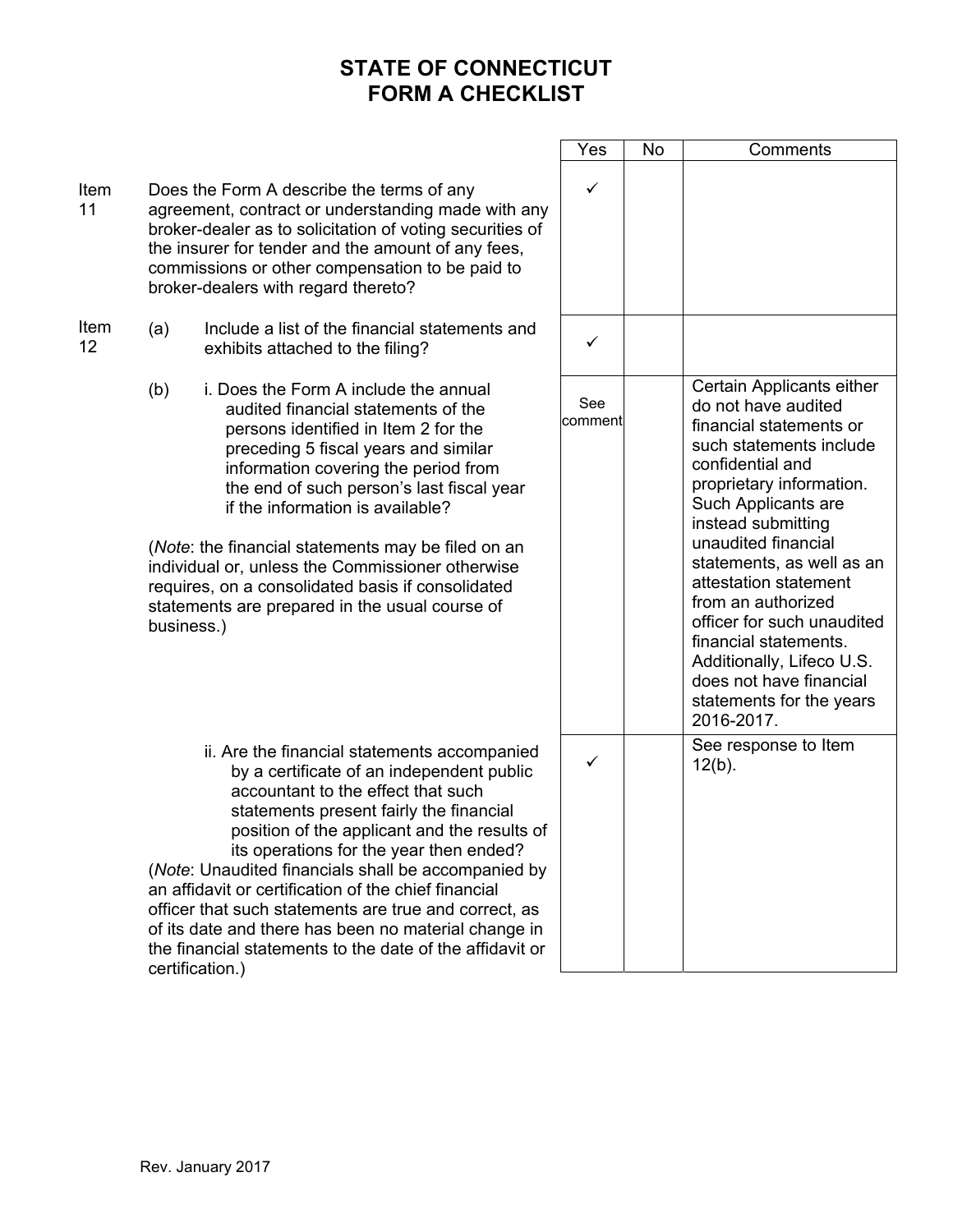$\blacksquare$ 

|            |                                                                                                                                                                                                                                                                                                                                                                                                                                                                                             |                                                                                                                                                                                                              | Yes          | No           | Comments                                                                                                                                                                                                                                                                                                |
|------------|---------------------------------------------------------------------------------------------------------------------------------------------------------------------------------------------------------------------------------------------------------------------------------------------------------------------------------------------------------------------------------------------------------------------------------------------------------------------------------------------|--------------------------------------------------------------------------------------------------------------------------------------------------------------------------------------------------------------|--------------|--------------|---------------------------------------------------------------------------------------------------------------------------------------------------------------------------------------------------------------------------------------------------------------------------------------------------------|
|            | (c) Does the Form A include copies of all tender<br>offers for requests or invitations for, tenders of,<br>exchange offers for, and agreements to acquire or<br>exchange soliciting material relating thereto, any<br>proposed employment, consultation, advisory or<br>management contracts concerning the insurer,<br>annual reports to the stockholders of the insurer and<br>the applicant for the last two fiscal years, and any<br>additional documents or papers required by Form A? |                                                                                                                                                                                                              | $\checkmark$ |              |                                                                                                                                                                                                                                                                                                         |
|            | (d) Does the Form A include a Plan of Operation<br>and three-year projections for the balance sheet,<br>income statement and premiums including<br>assumptions utilized?**                                                                                                                                                                                                                                                                                                                  |                                                                                                                                                                                                              |              |              |                                                                                                                                                                                                                                                                                                         |
| Item<br>13 | Does the Form A state the applicant(s) agree to<br>provide, to the best of their knowledge and belief,<br>the information required by Form F within fifteen (15)<br>days after the end of the month in which the<br>acquisition of control occurs?                                                                                                                                                                                                                                          |                                                                                                                                                                                                              | $\checkmark$ |              |                                                                                                                                                                                                                                                                                                         |
| Item<br>14 | (a)                                                                                                                                                                                                                                                                                                                                                                                                                                                                                         | Does the Form A include copies of Federal and<br>other state regulatory filings (excluding Forms E<br>and duplicative exhibits)? Does it include a list<br>of each international jurisdictional filing?      |              | $\checkmark$ | A listing of the principal<br>regulatory filings that are<br>required to be made by<br>the Applicants in<br>connection with the<br>Proposed Acquisition is<br>provided; copies of such<br>filings are available to be<br>provided to the<br>Department in camera<br>upon the Commissioner's<br>request. |
|            |                                                                                                                                                                                                                                                                                                                                                                                                                                                                                             | (b) Will the proposed merger or acquisition comply<br>with the state's competitive standards?                                                                                                                | ✓            |              |                                                                                                                                                                                                                                                                                                         |
|            | (c)                                                                                                                                                                                                                                                                                                                                                                                                                                                                                         | Does the Form A include statutory financial<br>statements, including Management Discussion<br>& Analysis, of the insurer and audited financial<br>statements of its parent for the preceding three<br>years? | ✓            |              |                                                                                                                                                                                                                                                                                                         |